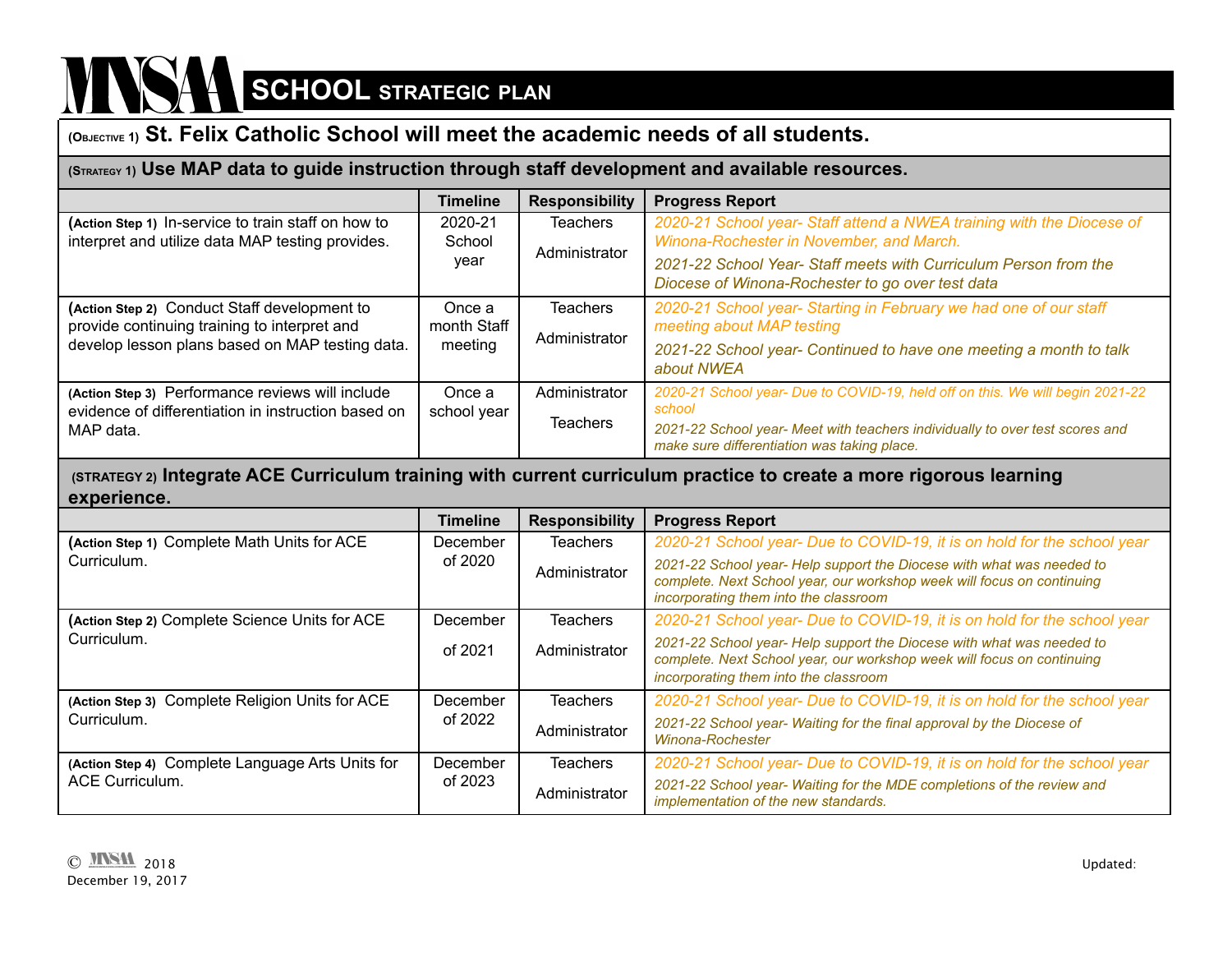| (Action Step 5) Create a review plan and process<br>to evaluate Social Studies, Math, Religion and<br>Language Arts Curriculum. | Yearly<br>Review | Teachers and<br>Administrator | 2020-21 School year- We are evaluating our Religion Curriculum along with Math<br>Curriculum.<br>2021-22 School year- We are evaluating our Science and Social Studies<br><b>Curriculum</b>  |
|---------------------------------------------------------------------------------------------------------------------------------|------------------|-------------------------------|----------------------------------------------------------------------------------------------------------------------------------------------------------------------------------------------|
| social-emotional needs of students.                                                                                             |                  |                               | (STRATEGY 3) Develop a process to identify, assess, and prescribe service base on emergent academic and/or                                                                                   |
|                                                                                                                                 | <b>Timeline</b>  | <b>Responsibility</b>         | <b>Progress Report</b>                                                                                                                                                                       |
| (Action Step 1) Establish a team to review the                                                                                  | <b>Fall 2021</b> | <b>Teachers</b>               | 2020-21- In April of 2021, we started working on reviewing our process of                                                                                                                    |
| current process of identifying, assessing, and<br>prescribing services to meet students needs.                                  |                  | Administrator                 | identifying services needed for our students. Starting working on ways to<br>address those services.                                                                                         |
|                                                                                                                                 |                  |                               | 2021-22 School year- We identified that we needed someone in-house to help<br>with identifying and working with our students, so for the 2022-23 school year we<br>hired an interventionist. |
| (Action Step 2) Collaborate with public school                                                                                  | <b>Fall 2022</b> | <b>Public School</b>          | 2020-21- We have not started this step.                                                                                                                                                      |
| personnel to align the school process with district<br>requirements for student evaluation.                                     |                  | <b>Teachers</b>               | 2021-22 School year- We started having a conversation with the public school to<br>create a better process for evaluation.                                                                   |
|                                                                                                                                 |                  | Administrator                 |                                                                                                                                                                                              |
| (Action Step 3) Develop a student evaluation                                                                                    | <b>Fall 2023</b> | <b>Teachers</b>               | 2020-21- We have not started this step.                                                                                                                                                      |
| process and present to school administration and<br>public school officials for review.                                         |                  | Administrator                 | 2021-22- We have not started this step.                                                                                                                                                      |
| (Action Step 4) Adopt a final student evaluation                                                                                | Spring           | <b>Teachers</b>               | 2020-21- We have not started this step.                                                                                                                                                      |
| process and share it with faculty.                                                                                              | 2023             | Administrator                 | 2021-22- We have not started this step.                                                                                                                                                      |
| (STRATEGY 4) Develop a formal in-house system of student support.                                                               |                  |                               |                                                                                                                                                                                              |
|                                                                                                                                 | <b>Timeline</b>  | <b>Responsibility</b>         | <b>Progress Report</b>                                                                                                                                                                       |
| (Action Step 1) Establish a task force to research                                                                              | <b>Fall 2021</b> | <b>Teachers</b>               | 2020-21- We are starting to put a group together to start seeing in-house                                                                                                                    |
| in-house student support needs.                                                                                                 |                  | Administrator                 | support needs to be done.                                                                                                                                                                    |
|                                                                                                                                 |                  |                               | 2021-22- We found that we needed someone to work with kids one on one to help<br>those struggling but also work with those who need more of a challenge.                                     |
| (Action Step 2) Analyze ways to meet student                                                                                    | December         | <b>Task Force</b>             | 2020-21- We have not started this step.                                                                                                                                                      |
| needs and provide support.                                                                                                      | 2021             | Administrator                 | 2021-22- We paused this step for this year. We will be working with the new<br>interventionist to help create ways to support our students.                                                  |
| (Action Step 3) Develop a student support                                                                                       | 2022-23          | <b>Task Force</b>             | 2020-21- We have not started this step.                                                                                                                                                      |
| proposal to ensure all students who need support<br>receive services.                                                           | School<br>year   |                               | 2021-22- This will be worked on with our new interventionist.                                                                                                                                |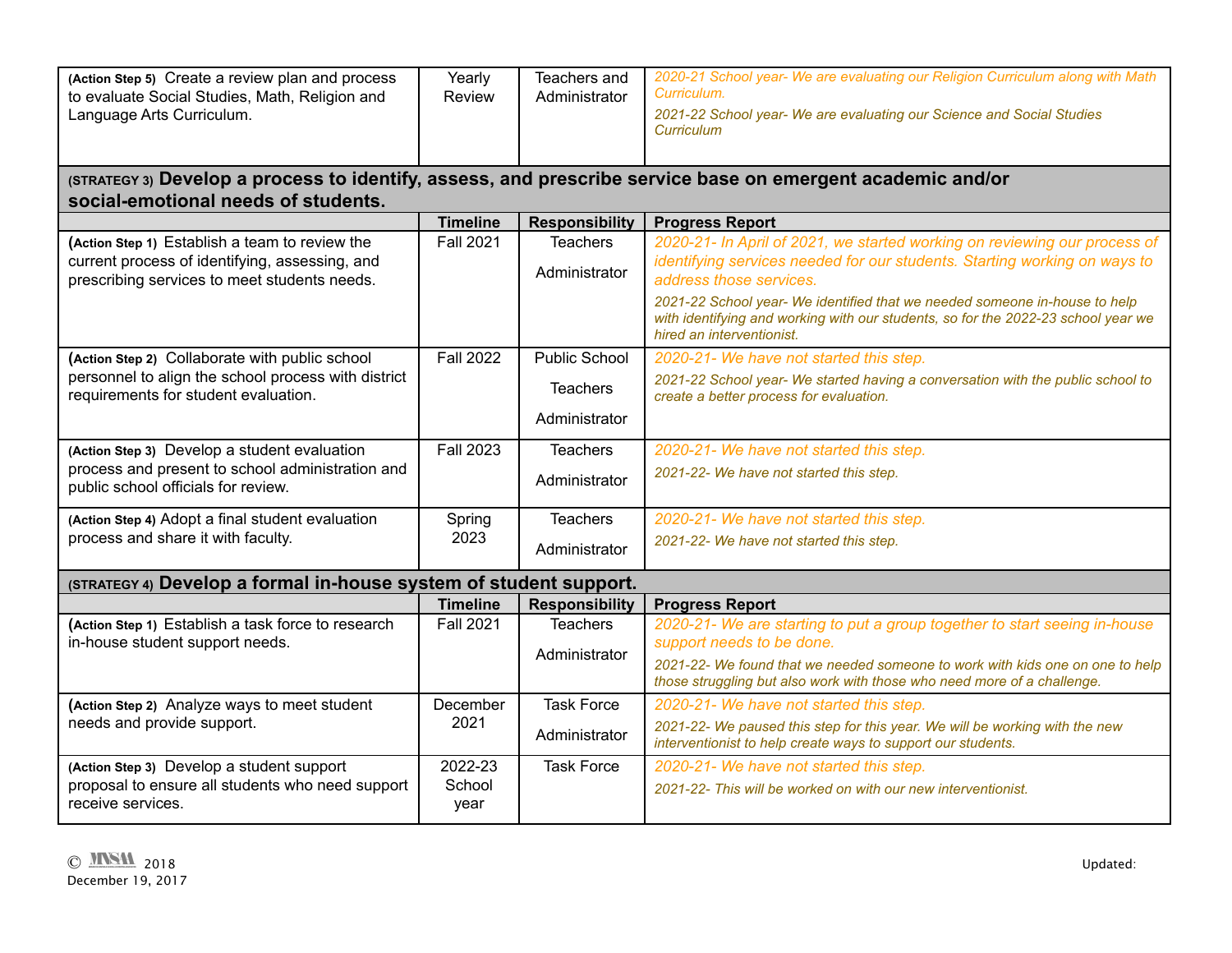| (Action Step 4) Present a student support plan to<br>the administration for review.              | Spring<br>2023                                      | <b>Task Force</b>                                     | 2020-21- We have not started this step.<br>2021-22- We have not started this step.                                                                                |  |  |
|--------------------------------------------------------------------------------------------------|-----------------------------------------------------|-------------------------------------------------------|-------------------------------------------------------------------------------------------------------------------------------------------------------------------|--|--|
| (Action Step 5) Adopt a final, revised student<br>support plan.                                  | Summer of<br>2023                                   | <b>Task Force</b><br><b>Teachers</b><br>Administrator | 2020-21- We have not started this step.<br>2021-22- We have not started this step.                                                                                |  |  |
| (Action Step 6) Implement in-house student support<br>plan.                                      | 2023-24<br>school year                              | Task force<br><b>Teachers</b><br>Administrator        | 2020-21- We have not started this step.<br>2021-22- We have not started this step.                                                                                |  |  |
| (Action Step 7) Evaluate and revise the plan as<br>needed to continuously meet changing needs.   | Annually<br>every<br>school year                    | <b>Task Force</b><br><b>Teachers</b><br>Administrator | 2020-21- We are starting to review what our in-house needs are for the<br>school year.<br>2021-22- We are working on ways to use our new interventionist teacher. |  |  |
| (STRATEGY 5) Integrate S.M.A.R.T. curriculum in preschool through 6th grade.                     |                                                     |                                                       |                                                                                                                                                                   |  |  |
|                                                                                                  |                                                     |                                                       |                                                                                                                                                                   |  |  |
|                                                                                                  | <b>Timeline</b>                                     | <b>Responsibility</b>                                 | <b>Progress Report</b>                                                                                                                                            |  |  |
| (Action Step 1) In-service to train staff on how to<br>integrate S.M.A.R.T into their classroom. | $Fall$ of<br>2020<br>Spring of<br>2022              | <b>Teachers</b><br>Administrator                      | 2020-21- Due to COVID19, we had to push this back a year.<br>2021-22- Due to COVID19, we had to push this back a year.                                            |  |  |
| (Action Step 2) Observe/research schools using<br>S.M.A.R.T throughout their school.             | 2020 21<br>school year<br>2023-24<br>School<br>Year | <b>Teachers</b><br>Administrator                      | 2020-21- Due to COVID19, we had to push this back a year.<br>2021-22- Due to COVID19, we had to push this back a year.                                            |  |  |
| (Action Step 3) Purchase/create curriculum to use<br>in the teacher's classroom.                 | Annually<br>every<br>school year                    | <b>Teachers</b><br>Administrator                      | 2020-21- Due to COVID19, we had to push this back a year.<br>2021-22- Due to COVID19, we had to push this back a year.                                            |  |  |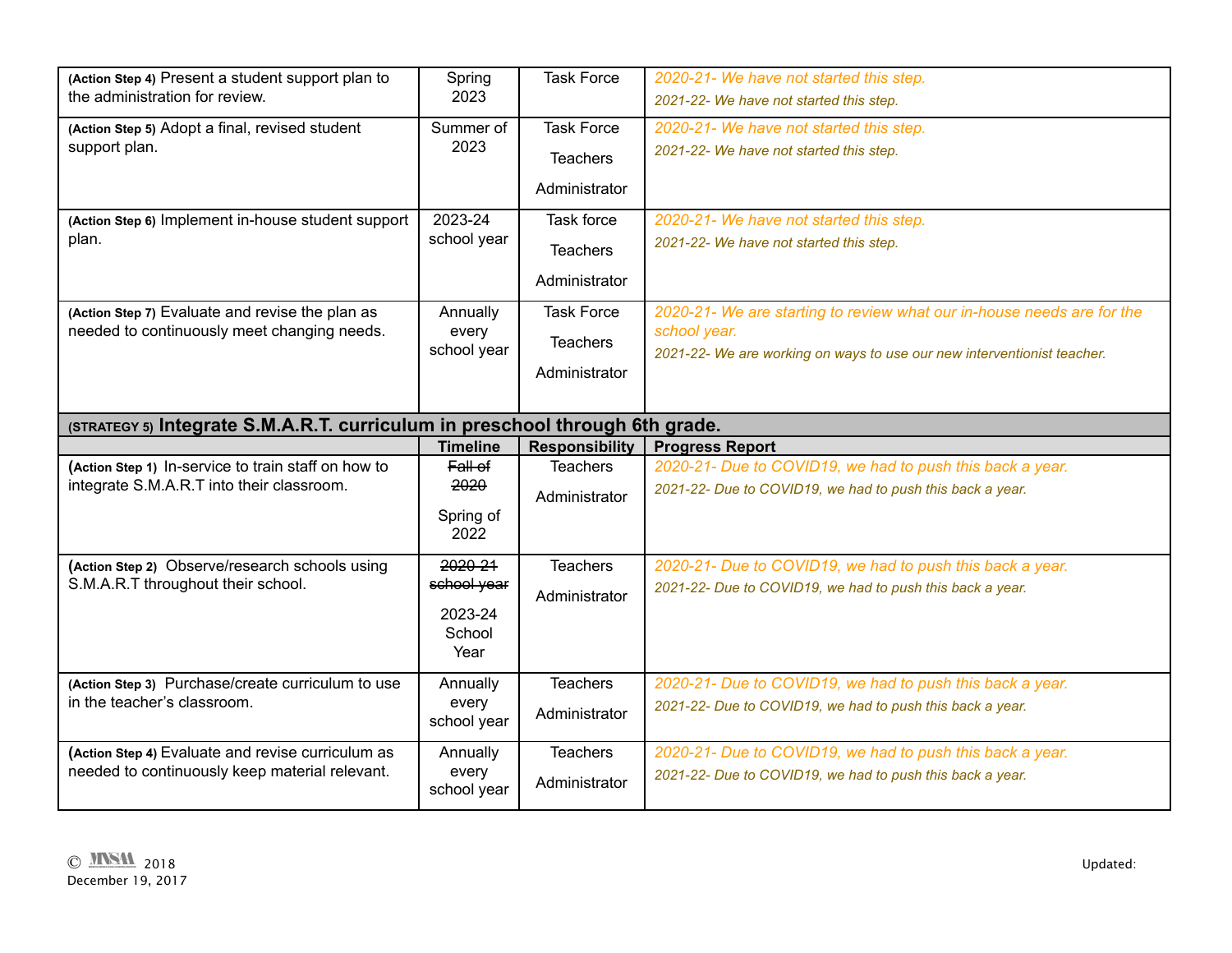## MNSAA

### **(OBJECTIVE 2) St. Felix Catholic School will optimize the operations and safety of our facilities.**

#### **(STRATEGY 1) Utilize a long-range facilities plan.**

|                                                   | <b>Timeline</b> | <b>Responsibility</b>          | <b>Progress Report</b>                                                                                                                                                                   |
|---------------------------------------------------|-----------------|--------------------------------|------------------------------------------------------------------------------------------------------------------------------------------------------------------------------------------|
| (Action Step 1) Develop a process to identify and | Fall of         | School                         | 2020-21- We are working on a plan to improve areas of the school.                                                                                                                        |
| prioritize short and long term facilities needs.  | 2021            | <b>Advisory Board</b>          | 2021-22- We made improvements to the landscaping around the school, painted<br>the gym, and new flooring in all the rooms, new volleyball net system, and fenced                         |
|                                                   |                 |                                | in our playground.                                                                                                                                                                       |
| (Action Step 2) Communicate the short and long    | Spring of       | School                         | 2020-21- Once the list is created, we will communicate it to our                                                                                                                         |
| term facilities' needs.                           | 2022            | <b>Advisory Board</b>          | stakeholders                                                                                                                                                                             |
|                                                   |                 |                                | 2021-22- We have shared with our stakeholders what projects we have<br>completed and the project we are going to be working on through parish bulletin.                                  |
| (Action Step 3) Implement the process for         | Fall of         | <b>Facilities</b>              | 2020-21- We have not started this step.                                                                                                                                                  |
| prioritizing needs.                               | 2023            | Committee                      | 2021-22- We have not started this step.                                                                                                                                                  |
| (Action Step 4) Evaluate and revise the plan as   | Annually        | School                         | 2020-21- We evaluated the need of upgrading light to LED this year and had<br>them installed. We also installed new flooring to help with cleaning and COVID19.                          |
| necessary                                         | every           | <b>Advisory Board</b>          |                                                                                                                                                                                          |
|                                                   | school year     | <b>Facilities</b><br>Committee | 2021-22- We made improvements to the landscaping around the school, painted<br>the gym, and new flooring in all the rooms, a new volleyball net system, and<br>fenced in our playground. |

#### **(STRATEGY 2) Update school facilities.**

|                                                      | Timeline    | <b>Responsibility</b>          | <b>Progress Report</b>                                                                                                                                                        |
|------------------------------------------------------|-------------|--------------------------------|-------------------------------------------------------------------------------------------------------------------------------------------------------------------------------|
| (Action Step 1) Make sure the necessary upgrades     | Annually    | School                         | 2020-21- We installed fence around our playground to stay compliant with                                                                                                      |
| are done to stay compliant with our kitchen and      | every       | <b>Advisory Board</b>          | our preschool and pre-k program.                                                                                                                                              |
| preschool and pre-k program.                         | school year | <b>Facilities</b><br>Committee | We made improvements to the landscaping around the school, painted the gym,<br>and new flooring in all the rooms, new volleyball net system, and fenced in our<br>playground. |
| (Action Step 2) Complete identified facilities needs | Every       | School                         | 2020-21- We received money for new flooring in the classrooms,                                                                                                                |
| as funding becomes available.                        | School      | <b>Advisory Board</b>          | replaced the sided doors to the gym, installed LED lighting to the gym,                                                                                                       |
|                                                      | Year        | <b>Facilities</b>              | and keyless entry to the gym and school.                                                                                                                                      |
|                                                      |             | Committee                      | 2021-22- We received money to turn a classroom into a Science/Home-Ec Lab.                                                                                                    |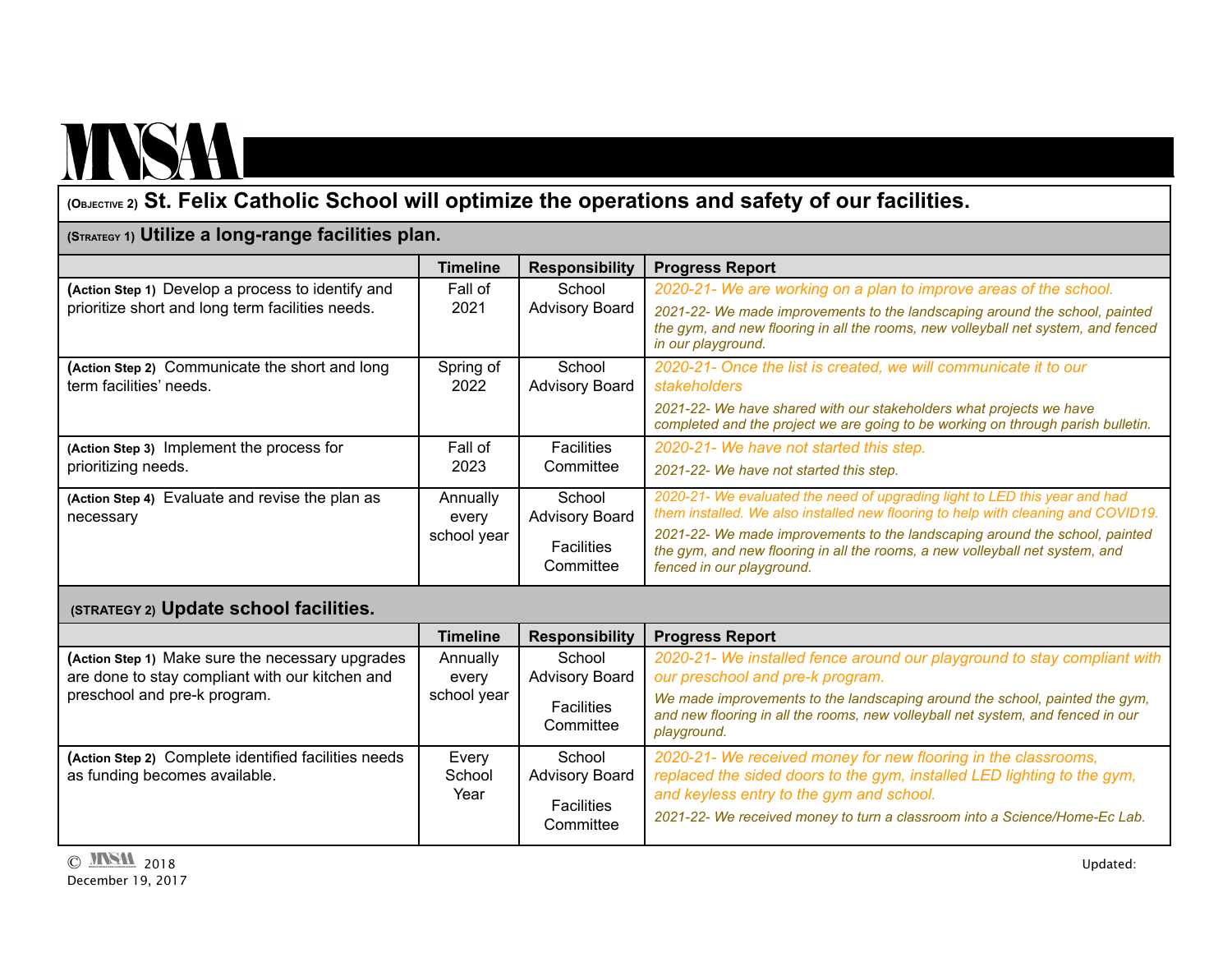## MNSA

### (OBJECTIVE 3) St. Felix Catholic School will provide a safe school environment for its students, physically, **emotionally, socially, and spiritually.**

**(STRATEGY 1) Implement Responsive Classroom school-wide.**

|                                                                                                | <b>Timeline</b>          | <b>Responsibility</b> | <b>Progress Report</b>                                                              |
|------------------------------------------------------------------------------------------------|--------------------------|-----------------------|-------------------------------------------------------------------------------------|
| (Action Step 1) Provide all staff with Responsive                                              | Fall of                  | <b>Teachers</b>       | 2020-21- During the summer of 2021, we are sending more teachers to                 |
| Classroom training.                                                                            | 2021                     | Administrator         | Responsive Classroom training.                                                      |
|                                                                                                |                          |                       | 2021-22- Planning to do a refresher training with staff in the 2022-23 school year. |
| (Action Step 2) Update the school handbook with                                                | Spring                   | <b>Teachers</b>       | 2020-21- Started to rework the wording in the handbook.                             |
| Responsive Classroom wording.                                                                  | 2021                     | Administrator         | 2021-22- Completed                                                                  |
| (Action Step 3) Review and clarify Responsive                                                  | Monthly                  | <b>Teachers</b>       | 2020-21- Not done this year. Starting next school year.                             |
| Classroom discipline procedure and philosophy<br>including expectations, hopes & dreams/goals. | staff<br><b>Meetings</b> | Administrator         | 2021-22- Started to incorporate the expectations into staff meetings.               |
| (Action Step 4) Choose a topic to review at staff                                              | Monthly                  | <b>Teachers</b>       | 2020-21- Not done this year. Starting next school year.                             |
| meetings within Responsive Classroom<br>Curriculum.                                            | staff<br><b>Meetings</b> | Administrator         | 2021-22- Started to include this in one staff meeting a month.                      |

#### **(STRATEGY 2) Foster a welcoming community which is open to all families.**

|                                                                                        | Timeline   | <b>Responsibility</b> | <b>Progress Report</b>                                                                                              |
|----------------------------------------------------------------------------------------|------------|-----------------------|---------------------------------------------------------------------------------------------------------------------|
| (Action Step 1) Create a Mentorship program for                                        | Fall of    | Marketing             | 2020-21- We had members of the school board reach out and do                                                        |
| our new families, preschool and pre-k families.                                        | 2021       | Committee             | mentorship for new families.                                                                                        |
|                                                                                        |            |                       | 2021-22- We had members of the school board reach out and do mentorship for<br>new families.                        |
| (Action Step 2) Host multiple community-wide                                           | Once a     | Marketing             | 2020-21- Due to COVID19, we were not able to do this.                                                               |
| events.                                                                                | month      | Committee             | 2021-22- We were able to host our major fundraisers along with Father-Dance,<br>Kickoff Dinner, and Christmas Play. |
| (Action Step 3) Survey new families after the                                          | April of   | Marketing             | 2020-21- We had excellent feedback from families about our school.                                                  |
| school your to create a plan that would ensure<br>that all people are feeling welcome. | every year | Committee             | 2021-22- We surveyed families in the Spring and go excellent feedback on being<br>welcoming to them.                |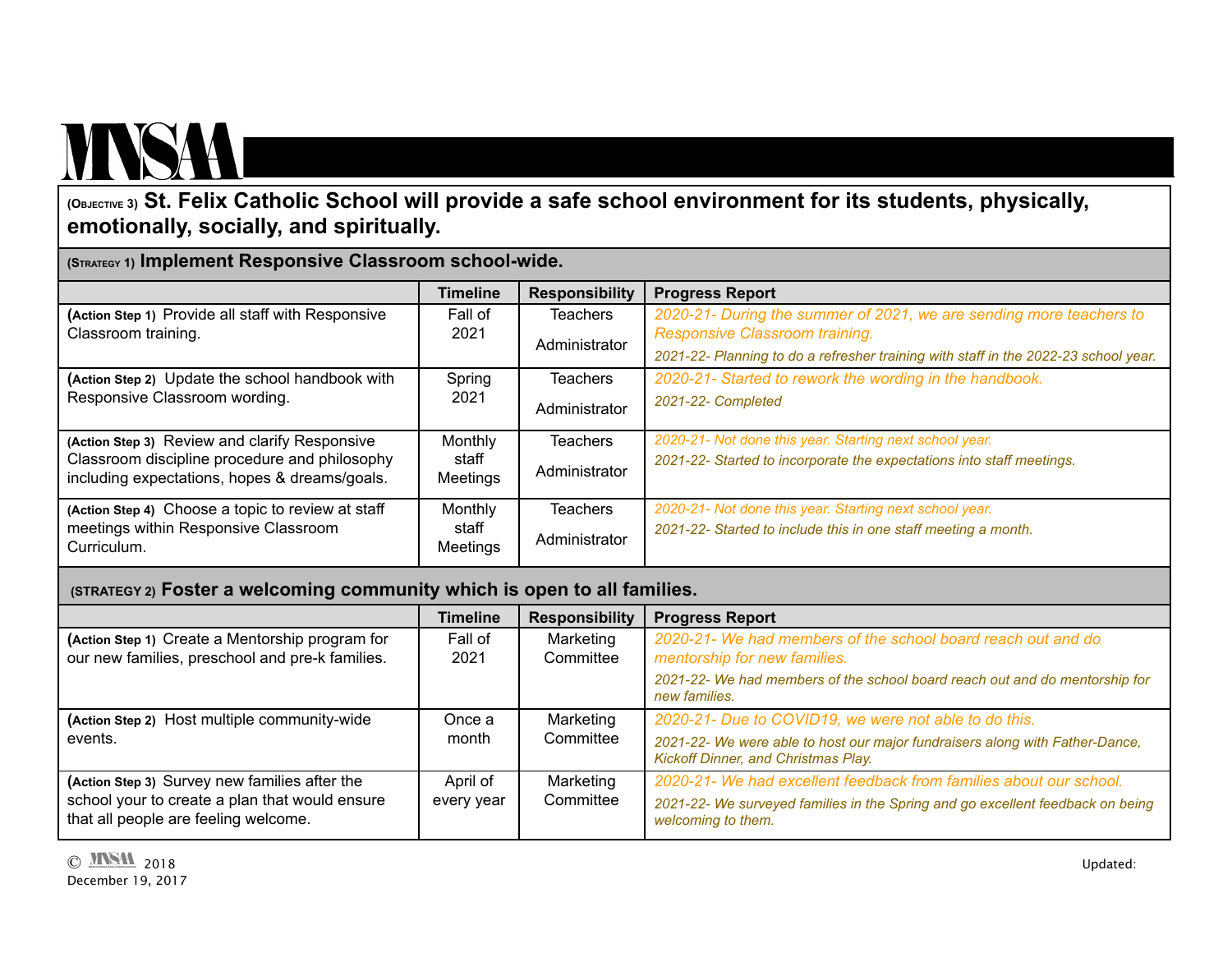| (STRATEGY 3) Provide opportunities and resources for students, families and staff to grow in their faith.                                                                                                                             |                                                   |                                                                |                                                                                                                                                                                                                                          |  |
|---------------------------------------------------------------------------------------------------------------------------------------------------------------------------------------------------------------------------------------|---------------------------------------------------|----------------------------------------------------------------|------------------------------------------------------------------------------------------------------------------------------------------------------------------------------------------------------------------------------------------|--|
|                                                                                                                                                                                                                                       | <b>Timeline</b>                                   | <b>Responsibility</b>                                          | <b>Progress Report</b>                                                                                                                                                                                                                   |  |
| (Action Step 1) All employees, parents, students,<br>and volunteers annually commit to the Diocese of<br>Winona-Rochester Code of Conduct, the<br>Christian Witness Statement, and other<br>guidelines and agreements, as applicable. | Fall of<br>every<br>school year                   | Office staff                                                   | 2020-21- Completed<br>2021-22- Completed                                                                                                                                                                                                 |  |
| (Action Step 2) Provide service learning and<br>reflection opportunities for students, parents,<br>staff, and stakeholders that connect with the<br>spiritual and corporal works of mercy.                                            | 3 events<br>throughout<br>the<br>calendar<br>vear | Administrator<br>School<br><b>Advisory Board</b><br><b>SPA</b> | 2020-21- Due to COVID19, we were not able to have service learning<br>projects/reflection opportunities.<br>2021-22- We were not able to complete this year because things were not<br>completely opened up.                             |  |
| (Action Step 3) Promote a variety of Catholic<br>resources and faith-based experiences for<br>students, parents, staff, and stakeholders.                                                                                             | Monthly                                           | Administrator<br>School<br><b>Advisory Board</b><br><b>SPA</b> | 2020-21- Provided lent and advent material to families but were scaled<br>back because of COVID19.<br>2021-22- Provided lent and advent materials. Scaled back activities because<br>things were not completely open because of COVID19. |  |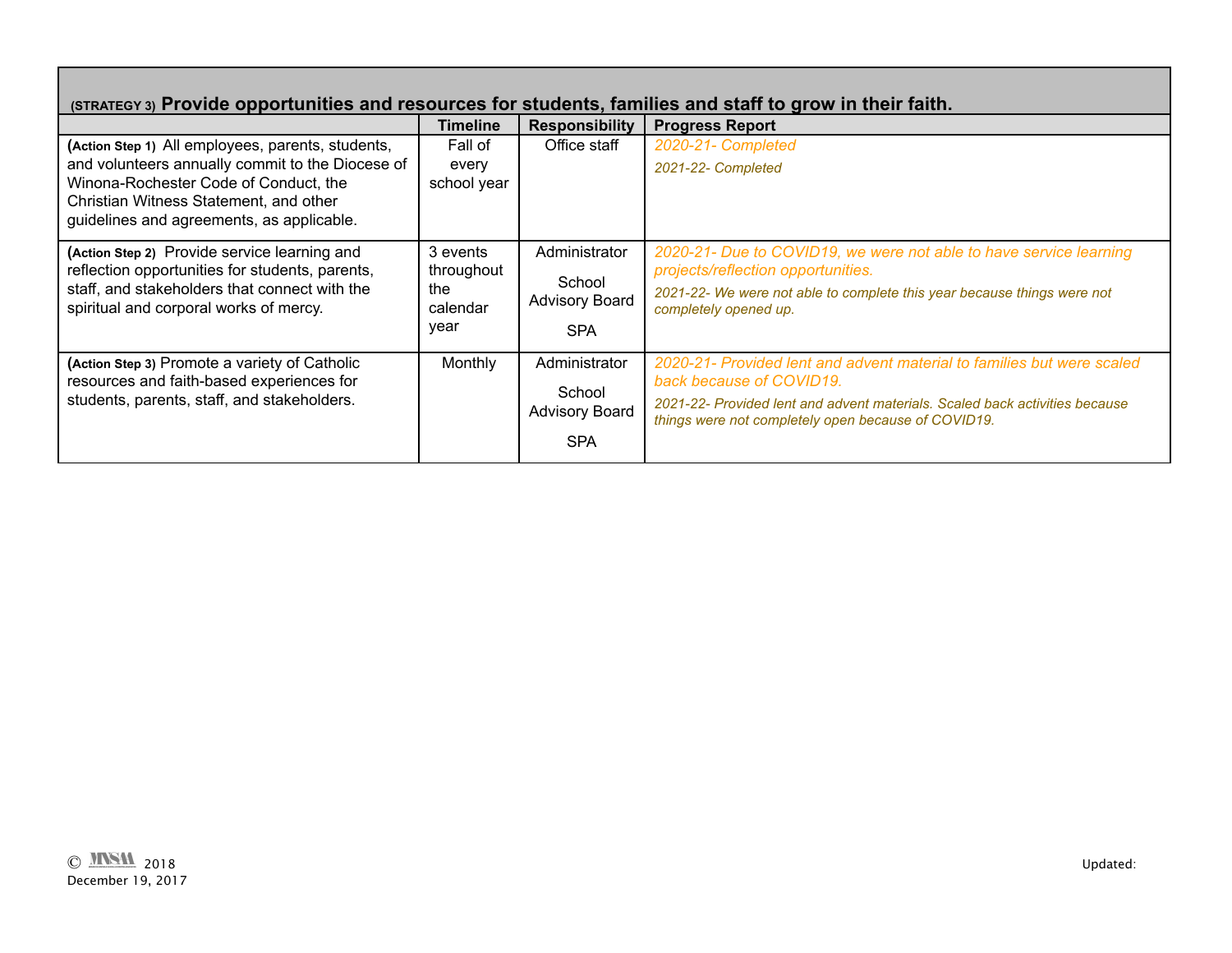# MNSA

**(OBJECTIVE 4) St. Felix Catholic School will collaborate with stakeholders in meeting the development, enrollment management, and financial goals of the school.**

| (STRATEGY 1) Utilize a development plan for long term needs.                                                         |                                                  |                          |                                                                                                                             |
|----------------------------------------------------------------------------------------------------------------------|--------------------------------------------------|--------------------------|-----------------------------------------------------------------------------------------------------------------------------|
|                                                                                                                      | <b>Timeline</b>                                  | <b>Responsibility</b>    | <b>Progress Report</b>                                                                                                      |
| (Action Step 1) Analyze current development<br>initiatives.                                                          | 2021-22<br>school year<br>2022-23<br>School year | Development<br>Committee | 2020-21- We have not started this step.<br>2021-22- We were not ready to take this task on with other priorities this year. |
| (Action Step 2) Create a development plan for<br>the sustainability of the school, including an<br>alumni component. | 2022-23<br>school year<br>2023-24<br>school year | Development<br>Committee | 2020-21- We have not started this step.                                                                                     |
| (Action Step 3) Implement a development plan<br>and modify as warranted.                                             | 2023-24<br>school year<br>2024-25<br>School year | Development<br>Committee | 2020-21- We have not started this step.                                                                                     |
| (Action Step 4) Evaluate and revise the<br>development plan as needed.                                               | Annually every<br>school year                    | Development<br>Committee | 2020-21- We have not started this step.<br>2021-22- We were not ready to take this task on with other priorities this year. |

#### **(STRATEGY 2) Seek to increase enrollment.**

|                                                                                        | <b>Timeline</b>        | <b>Responsibility</b>           | <b>Progress Report</b>                                                                                                                                                                |
|----------------------------------------------------------------------------------------|------------------------|---------------------------------|---------------------------------------------------------------------------------------------------------------------------------------------------------------------------------------|
| (Action Step 1) Identify target markets and<br>implement best practices to recruit new | 2020-21<br>school year | Marketing<br>Committee          | 2020-21- We are evaluating our community and starting to target other<br>communities like Lake City and Plainview.                                                                    |
| students and families to St. Felix.                                                    |                        |                                 | 2021-22- We served our parents about growing St. Felix and continued to look at<br>building connections with local businesses and surrounding towns.                                  |
| (Action Step 2) Research the desire of adding a<br>7th and 8th grade or childcare.     | 2021-22<br>school year | School<br><b>Advisory Board</b> | 2020-21- We are starting to communicate with stakeholders about the<br>need or desire for 7th and 8th grade or childcare.                                                             |
|                                                                                        |                        | Task force<br>committee         | 2021-22- We surveyed parents about their interest in adding 7th and 8th grades<br>and a great response supporting the expansion. We also had great support in<br>expanding childcare. |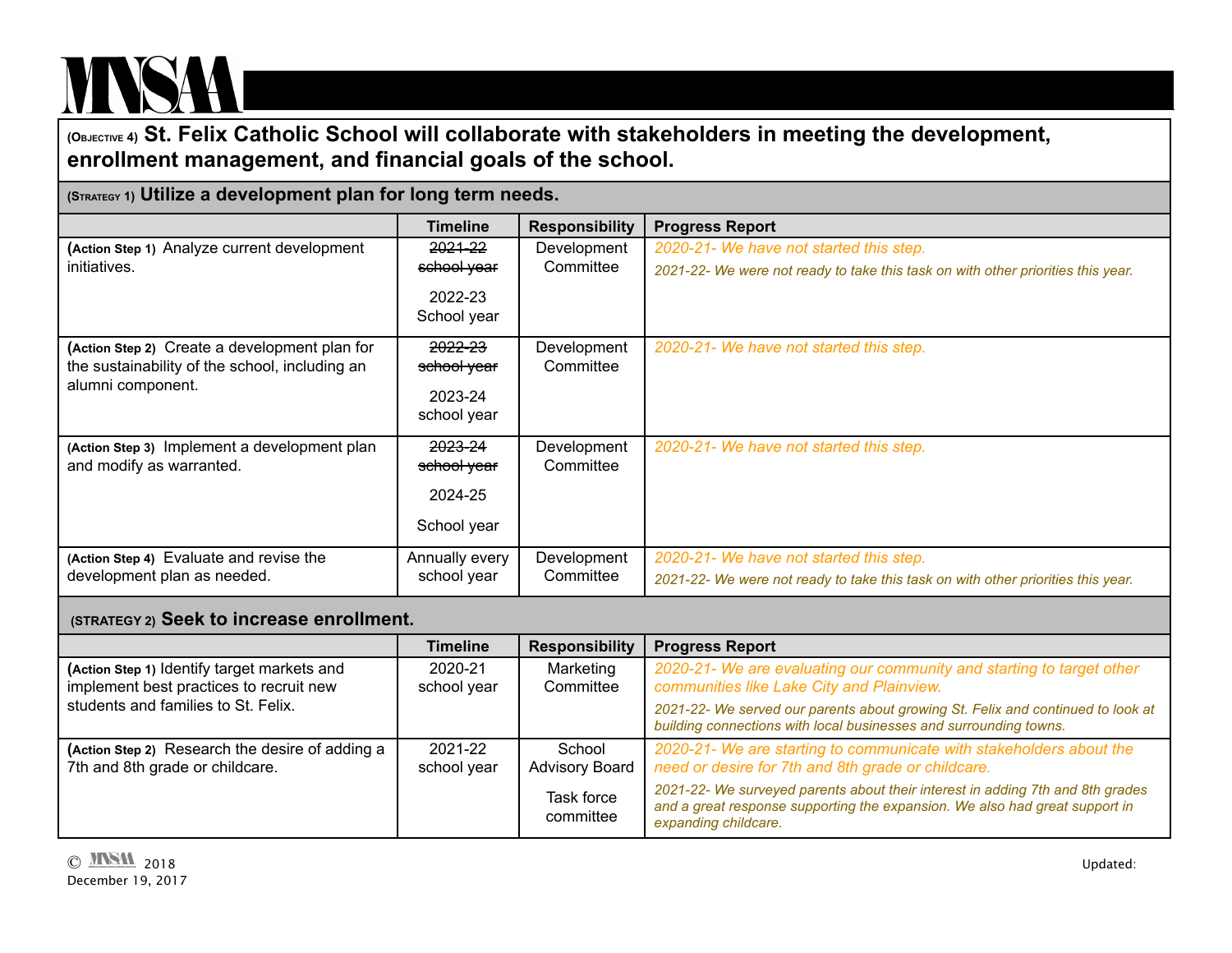| (Action Step 3) Create a plan to implement the<br>addition of 7th and 8th grade or childcare.                                                                                | 2022-23<br>school year<br>2023-24         | School<br><b>Advisory Board</b><br>Task force<br>committee<br>School | 2020-21- We have not started this step.<br>2021-22- School Advisory Board is starting to work on expanding to 8th grade.<br>2020-21- We have not started this step.                             |
|------------------------------------------------------------------------------------------------------------------------------------------------------------------------------|-------------------------------------------|----------------------------------------------------------------------|-------------------------------------------------------------------------------------------------------------------------------------------------------------------------------------------------|
| (Action Step 4) Implement plan to expand 7th<br>and 8th grade or childcare.                                                                                                  | school year                               | <b>Advisory Board</b><br>Task force<br>committee                     | 2021-22- We have not started this step.                                                                                                                                                         |
| (STRATEGY 3) Utilize a sustainable financial plan.                                                                                                                           |                                           |                                                                      |                                                                                                                                                                                                 |
| (Action Step 1) Investigate strategies to increase<br>revenue and decrease expenses.                                                                                         | <b>Timeline</b><br>2020-21<br>school year | <b>Responsibility</b><br>Finance<br>committee<br>School              | <b>Progress Report</b><br>2020-21- A budget review committee was created and meets every two<br>month review are budget and share ideas.<br>2021-22- We continue to meet and review the budget. |
|                                                                                                                                                                              |                                           | <b>Advisory Board</b>                                                |                                                                                                                                                                                                 |
| (Action Step 2) Develop a sustainable financial<br>plan for the operation of St. Felix School that<br>also addresses the long-term affordability of a<br>Catholic education. | 2021-22<br>school year                    | School<br><b>Advisory Board</b><br>Finance<br>committee              | 2020-21- We have not started this step.<br>2021-22- We are working toward a plan and meeting with donors to help with this.                                                                     |
| (Action Step 3) Implement the financial plan.                                                                                                                                | 2022-23<br>school year                    | School<br><b>Advisory Board</b><br>Finance<br>committee              | 2020-21- We have not started this step.<br>2021-22- We have not started this step.                                                                                                              |
| (Action Step 4) Evaluate and revise the financial<br>plan as needed.                                                                                                         | Annually every<br>school year             | School<br><b>Advisory Board</b><br>Finance<br>committee              | 2020-21- A budget review committee was created and meets every two<br>month review are budget and share ideas.<br>2021-22- We continue to me on regular basis.                                  |
| (STRATEGY 4) Tuition Free or reduce Tuition School                                                                                                                           |                                           |                                                                      |                                                                                                                                                                                                 |
|                                                                                                                                                                              | <b>Timeline</b>                           | <b>Responsibility</b>                                                | <b>Progress Report</b>                                                                                                                                                                          |